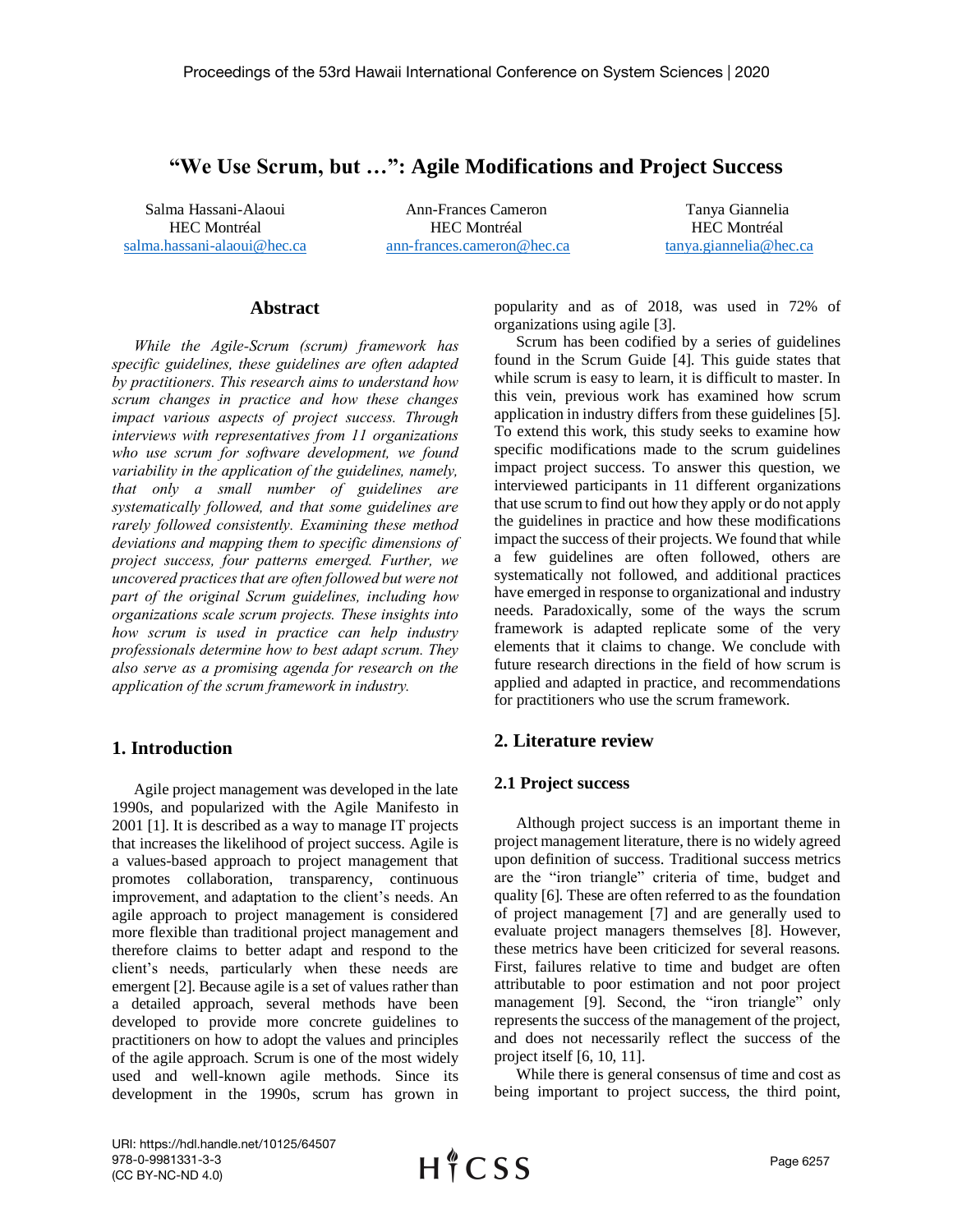quality, has often been modified alternately to "scope" or "requirements," or even include scope as a fourth point [12]. Further success metrics relevant to software development include stakeholder success [13, 14], including satisfaction of the customer [11], senior management/sponsor [10], team [15]; meeting organizational goals [15]; and strategic success/value [10, 11].

## **2.2 The agile approach**

Traditionally, software was developed using sequential methods with phases such as "requirements definition," "solution development," "testing" and "deployment" [2], commonly referred to as a "waterfall" approach to software development. As early as 1970 this approach was criticized, calling for a more iterative approach to software development [16]. While it took several decades to emerge, the agile approach was born partly in response to this criticism.

The Agile Manifesto [1], published in 2001 by a group of experienced software practitioners, brought increasing popularity and interest for agile methodologies and drove unprecedented changes to the field of software development [17, 18]. This approach was developed to address many of the weaknesses of traditional, cascade planning methods [19, 20]. The Agile Manifesto is based on four core values and 12 principles, rather than specific guidelines, which emphasize short development cycles, customer involvement and programmer empowerment [1, 17]. Consequently, Agile has been described as a philosophy rather than a methodology [21, 22].

Agile approaches were purported to make better, faster and cheaper software [18] that responded to the dynamic environments in which IT projects were being developed. They addressed the emerging challenges of the software development industry, characterized by high uncertainty, short development cycles, and the absence of a physical deliverable [23]. Agile approaches have delivered on this promise: Standish group results on project success indicate that across all project sizes, those that use an agile approach are more likely to succeed [24].

# **2.3 Agile Scrum**

Several methods and frameworks have been developed to provide structure to the agile approach of software development, the two most common of which are scrum and extreme programming. Developed in early 1990s, Scrum is described as a lightweight software development method (in contrast to heavyweight traditional methods) [4, 25].

The scrum framework is based on empiricism [4]. According to this philosophy, knowledge can only come from primary, sensory experience [26]. Empiricism in scrum relies on three pillars: transparency, inspection, and adaptation. Transparency requires every aspect of the project to be visible to anyone considered responsible for the outcome. Inspection means that every sprint review is an opportunity to inspect and correct software. The adaptation pillar supports the claim that the process or the material being processed may be changed to adjusted in case of deviations from the acceptable limits. Therefore, Scrum advocates for continuous frequent inspection and adaptation through a disciplined management process [25].

While the pillars of empiricism and the values of scrum are stated in the scrum guide, the guide focuses primarily on describing the operations of scrum [4]. The scrum team consists of the product owner (PO), the scrum master (SM) and the developers. The scrum events, sprint planning, the daily scrum, the sprint review (of the product), and the sprint retrospective (of the process) are used to promote inspection and adaptation. The scrum artifacts are the product backlog (overall product requirements), the sprint backlog (requirements for each sprint) and the increment (the specific deliverable for each sprint).

## **2.4 Modifications to Scrum**

The Scrum guide warns that its artifacts, roles, events and rules are immutable, stating that when changes are made or partial implementation of scrum is conducted, the result is not actually scrum, because "Scrum exists only in its entirety" [4]. However, it is commonly understood in industry that the official practices are not consistently followed [5]. Often referred to as "ScrumBut," practitioners state that they want to respect the guidelines of scrum, *but* for certain reasons they do not feel able [5].

A small stream of research has examined modifications that are commonly made to scrum [5, 27]. Some research has concluded that practitioners will alter scrum to optimize it [27, 28]; to respond to requirements [29], or to adapt to distributed teams or larger projects [29]. Agarwal presented a modified scrum methodology adapted to ongoing software delivery [30]. Sometimes adaptations have been attributed to legacies of previous, non-agile processes [28]. One of the most important, yet most challenging, scrum guidelines to respect is autonomous, self-organizing teams [18]. Stettina and Heijstek [31] studied five dimensions of team dynamics within agile scrum and found that team autonomy was consistently the least respected dimension. Literature has also begun to address adaptations to scrum for large [23] and very large [32] projects. Hobbs & Petit [23]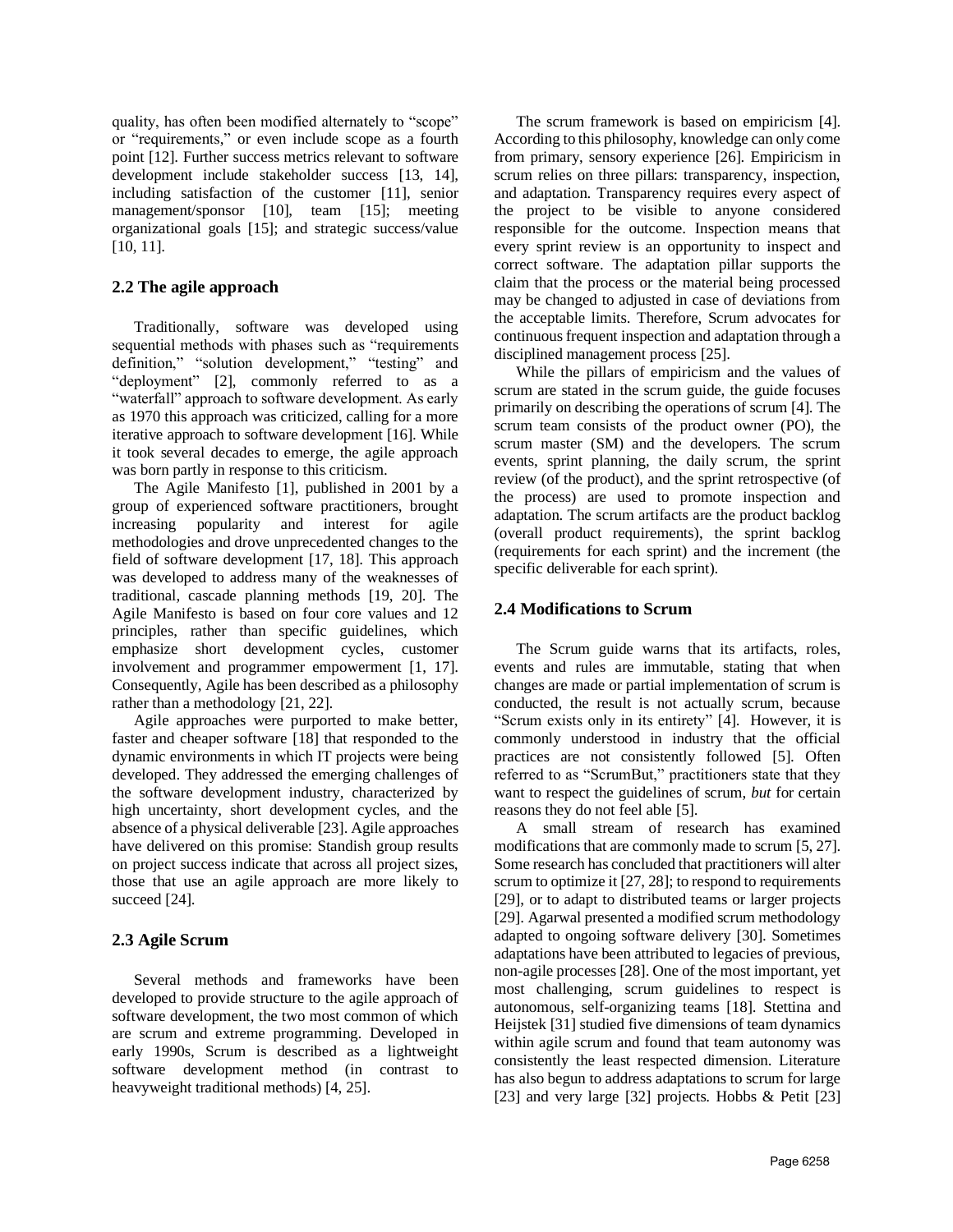found that the need for the product owner to balance availability, knowledge of business needs and decisionmaking authority was particularly challenging, because on large projects these three aspects were often contradictory.

While research has begun to look at adaptations to scrum in general, most prior work focuses on sharing codified transformations of scrum that have been empirically validated to have a positive impact on project success. However, as suggested by Eloranta and colleagues [5] who identified 14 anti-patterns, or deviations from scrum that could potentially be harmful, some modifications to the framework can negatively impact success. The focus of the present paper is understanding how modifications made to the scrum framework either positively or negatively impact the success of the project, whether from a project management or customer satisfaction perspective.

## **3. Research Method**

#### **3.1 Research design**

To understand the nuances of modifications made to the Agile-scrum framework in industry and their impact on project success, a qualitative case-study approach was adopted. This method is particularly suited to our research question, as it aims to seek understanding and interpret meaning [33]. Snowball sampling was used to identify representatives from 11 different companies that have been using scrum for software development on at least one project. The unit of analysis was the project itself. Table 1 summarizes the companies in the study. The diversity in the sample allowed us to capture and describe patterns that span wide variability in the cases [34].

Semi-structured interviews [35] were conducted with individuals who were or had recently been involved with a software development project that used scrum. The interview guide was developed using the main principles of scrum. Respondents provided information on the project, the use of scrum, how scrum was adapted, and how adaptations affected project success. To identify potential deviations across the entire scrum framework, 44 specific guidelines were derived from the scrum guide. The list of guidelines was provided to respondents, who were asked to what degree each guideline was respected for the project under study  $(1 = never; 5 = always)$ . To help understand how and why each guideline was modified or not, participants were asked to elaborate on each of their answers. Interviews concluded with questions about how the modifications impacted project success and team satisfaction with the process. Interviews were conducted in person or over Skype. The interviews lasted 68 minutes on average.

| Project          | Multi<br>teams | Company<br><b>Size</b> | <b>Company industry</b>           | Role of respondent               |
|------------------|----------------|------------------------|-----------------------------------|----------------------------------|
| <b>MEDIC</b>     | Y              | Med.                   | <b>Medical Device</b>             | Developer                        |
| <b>FIN</b>       | N              | Large                  | Financial services                | Head of proj. mgmt. office (PMO) |
| <b>SPORT</b>     | Y              | Large                  | Sport clothing and equipment      | Agile coach                      |
| <b>REGIS</b>     | Y              | Med.                   | Online registration services      | <b>VP</b>                        |
| <b>STREAM</b>    | Y              | Med.                   | Online streaming services         | <b>Product Owner</b>             |
| ERP1             | N              | Med.                   | ERP and soft. development         | Arch. and Dev.                   |
| <b>INTERNET</b>  | Y              | Large                  | Internet services                 | Developer                        |
| <b>AUTH</b>      | Y              | Med.                   | Security & authentication systems | Scrum master                     |
| ERP <sub>2</sub> | N              | Med.                   | ERP                               | Developer                        |
| <b>GAME</b>      | Y              | Large                  | Video Games                       | Developer                        |
| <b>FOOD</b>      | N              | Large                  | Food Retail                       | <b>PM</b>                        |

#### Table 1: Description of cases

#### **3.2 Data analysis**

Interviews were transcribed (341 pages) and analyzed using NVivo software. Initially, a deductive coding approach [36] was taken, using codes that were based on the findings of the literature review. This step

was followed by magnitude coding [36] and the development of matrices to determine similarities and differences between cases. Finally, an inductive, datadriven coding process was used to identify new themes mentioned by respondents. These themes are discussed below.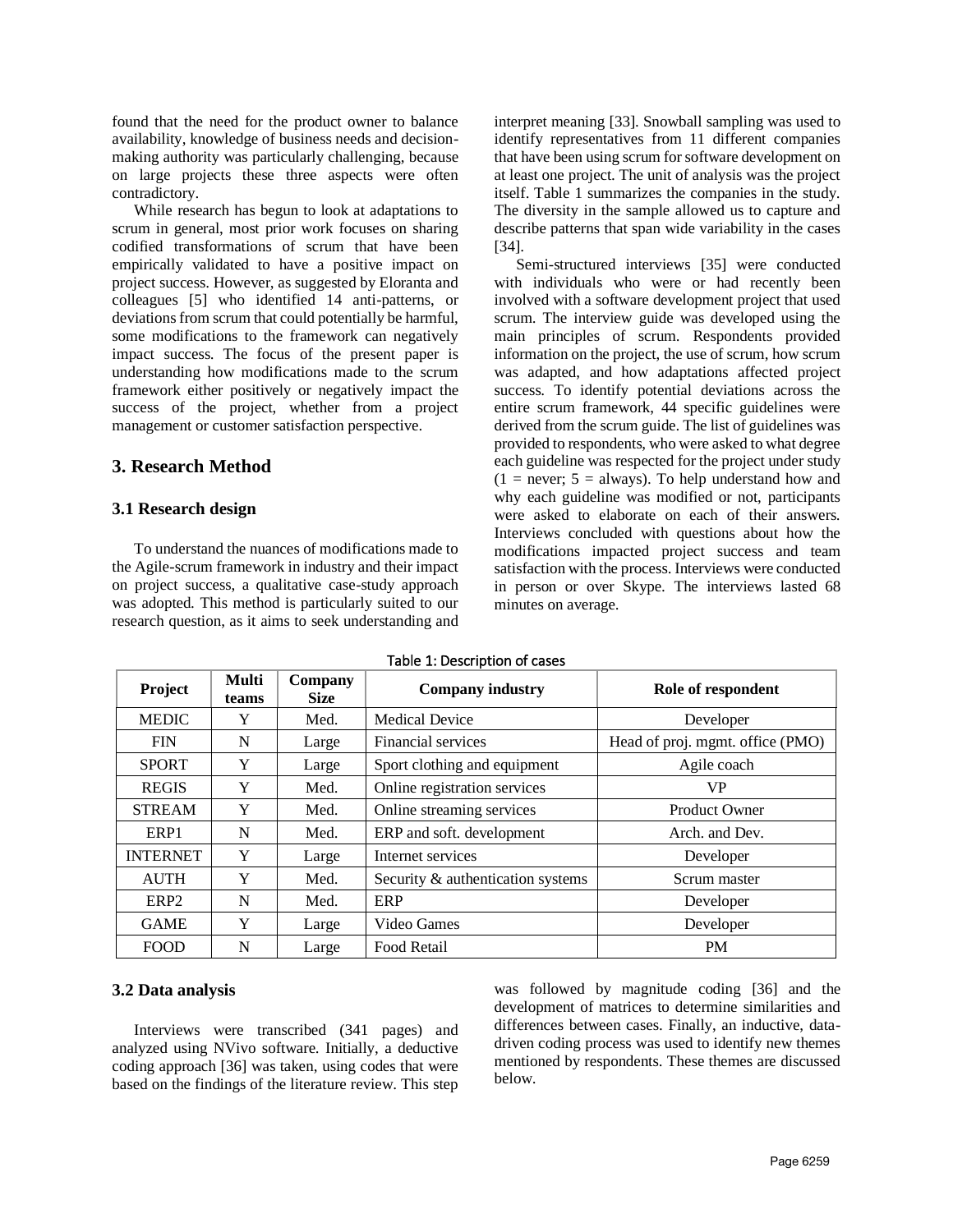In addition to analyzing the qualitative interview data, the responses to the 44 guidelines were examined and compared between cases. Five guidelines emerged as being consistently applied and six as having a particularly low rate of adherence. The guidelines with the highest (5) and lowest (6) rates of application are discussed below. Finally, the seven guidelines that had the most varied rate of application were mapped to the two main success metrics, namely project management success and client success to identify patterns. The results are presented below.

## **4. Results**

#### **4.1 Consistently followed scrum practices**

Of the five scrum practices that are consistently followed, three of them are related to the mechanics of scrum, and only two are related to the values scrum recommends. These two guidelines described below encourage transparency in the development process, as per the recommendations in the scrum guide [4]. First, 10/11 respondents reported that the team is open about their work and the challenges they are facing however several reported that the teams required training and coaching to achieve this. The PO from STREAM noted: "*It was a work in progress, in the sense that when the product owners arrived Agile was clearly not well understood, the teams were not valued, because it hadn't been put in place 100% as it should have been.* 

*So it was really complicated, just to get them on board, because you know, two weeks after they [the product owners, agile coaches and scrum masters] arrived they really made the process more visible."* Similarly, the agile coach from SPORT mentioned: "*Even though they had two years of experience, it was not very well understood. Why? Because they had not been helped out, they had not received training and they had acquired bad habits that were not linked to bad intentions, but that were linked to a misunderstanding of what working in scrum means."*

Second,  $10/11$  respondents reported conducting sprint reviews. However, only 3/11 fully respected this guideline, and ensured that external stakeholders were present at reviews. This had an impact on the ability to adapt to client requests. The scrum master at AUTH – which does not have the client at their reviews – remarked: *"But the reality is, often the client will look [at the final product] and say 'that's not exactly what I wanted, I'd rather it like this' […] there are lots of advantages of showing the client the product with the developers present."* The three remaining guidelines were related to the mechanics of scrum and are summarized in Table 2 below.

The result that some practices are consistently followed while others are not is not surprising. Even when traditional IT project management methodologies are implemented in one single firm, some of the practices are applied consistently while others are not [37].

| <b>Practice</b>                                      | Ouote                                                             |
|------------------------------------------------------|-------------------------------------------------------------------|
| (A) One product owner who is a person not a          | Dev. at MEDIC: "That being said, because of the size of           |
| committee The product owner is a role and not a      | the project, we had proxy product owners [POs] because we         |
| person, and the responsibility can be transferred to | could not always speak with the PO because the project was        |
| another employee, or is added<br>to<br>other         | so big. Each team had their proxy PO and if we had any            |
| responsibilities, and in some cases, is shared       | questions about the product, we would see the proxy PO and        |
| (senior-junior relationship).                        | he would ensure synchronization with the PO."                     |
| (B) Scrum master in charge of process and            | VP at REGIS: "So in one team a developer plays the role           |
| <b>enforcement</b> This was also a role and not an   | of scrum master, and another team it's the product owner          |
| exclusive responsibility taken on by different       | and another team it's me, so it's kind of varies but the role     |
| people in different projects.                        | is still here. The project has one scrum master, so it's a role." |
| (C) Back to back sprints of 4 weeks or less          | PO at STREAM: "Yes we had three-week sprints. I have              |
| All companies mentioned sprints lasting max four     | done two weeks, it was a lot of ritual, really. Sometimes you     |
| weeks.                                               | don't have the choice, if your project is only two months         |
|                                                      | long for example. I've even seen one-week sprints. That           |
|                                                      | was too intense. I personally like 3 weeks."                      |

Table 2: Practices consistently followed

.

#### **4.2 Rarely followed scrum practices**

In addition to the practices that are largely followed, we identified six practices that show low rates of adherence (summarized in Table 3 below). Three practices (G, H, I) are related directly to the mechanics of how scrum is organized. However, three of these practices (D, E, F), are relevant for the core agile.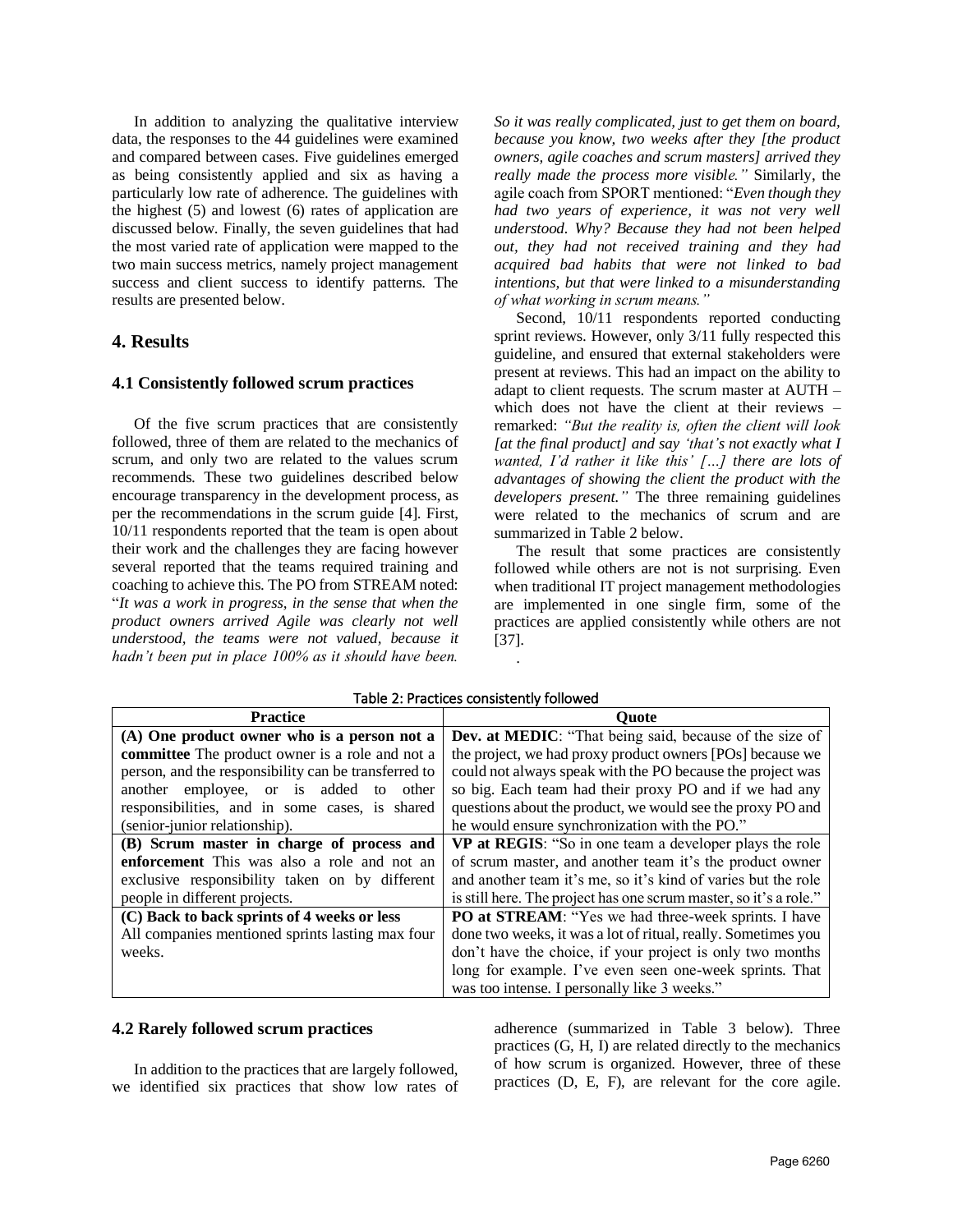principle of self-organizing teams, and two (F, I) are key for scrum's transparency [4]. The low rate of adherence to practices related to the autonomy of the team is consistent with Stettina and Heijstek's [31] findings.

## **4.3 Industry-driven practices**

In addition to the scrum guidelines, our respondents described three practices that are not specifically mentioned in the Scrum framework. Two of these practices, grooming and scaling, are specific to Agile projects in large organizations. They have been described in formal large-scale scrum methodologies [38, 39], but in our results, these modifications seem driven by ad-hoc reactions and not by strategy or plan.

The third industry-driven practice, continuous scrum with no set deadline, was specific to the eight companies

| <b>Practice</b>                                   | Quotes                                                         |
|---------------------------------------------------|----------------------------------------------------------------|
| (D) Protecting the team from distractions         | Dev. at INTERNET: "We're always 'disrupted' by                 |
| during the Sprint                                 | something. I think it's both [project and non-project-         |
| In 8/11 projects, the development team members    | related disruptions]. I think that in general, the more        |
| had other responsibilities outside of the sprint. | experience you have, the more people ask things of you. I      |
| Many respondents cited these distractions as one  | think that ideally you shouldn't be 100% booked. You           |
| of the main sources of delay in delivery.         | should be at 60%, and keep 40% for other things, to help       |
|                                                   | other teams, or other unexpected things."                      |
| (E) The development team decides how many         | SM at AUTH: "It's me and the devs. It's not just the devs,     |
| items from the product Backlog to include in a    | but sooner or later yes, I hope that the team will be          |
| <b>Sprint</b>                                     | autonomous and be able to do it automatically, and be          |
| In 7/11 projects, other people were involved in   | responsible for all of the estimations, yes."                  |
| deciding the number of items.                     | Dev. at MEDIC: "That was hard. It was hard because the         |
|                                                   | Product Owner always wants to push more, and it's always       |
|                                                   | "let's go guys, we are at 110% capacity but we can do it."     |
| (F) Keeping daily scrums internal to the          | VP at REGIS: "So sometimes developers will stand up,           |
| development team                                  | they will do their daily scrum, they will talk about           |
| 6/11 teams did not hold daily scrums.             | blockers, plans for the next 24 hours but someone from         |
| 4/11 teams had external participants in the daily | support will be there and [interviewee frowns]."               |
| scrums.                                           | <b>PMO at FIN:</b> "No daily scrumsYeah, there's no way        |
|                                                   | they'll join daily."                                           |
| (G) Using the backlog as the only source of       | SM at AUTH: "as a small start-up, we are also client-          |
| requirements                                      | facing and need to integrate client requests as well"          |
| 5/11 teams did not respect this guideline.        | PM at FOOD: "We also, and this is what I don't like            |
|                                                   | about [FOOD], have to have detailed requirement analysis       |
|                                                   | documents, and these are the main source of truth, not the     |
|                                                   | product backlog"                                               |
| (H) The product owner is the only person          | PMO at FIN: "[The product owner] doesn't do it. He has         |
| responsible for managing the Product Backlog      | an opinion but is not responsible for managing it. I am the    |
| 5/11 teams did not respect this guideline.        | only one who does it. Because people are busy, this is the     |
| Reasons included: lack of experience of PO        | real world. It's not a book that you're writing, like a book   |
| (SPORT), shared with business analyst (FOOD),     | 'Oh you're responsible to do that'."                           |
| PMO instead (FIN), responsibility of "closer," a  | Dev. at GAME: "No, I think it's not just him, I think other    |
| new role (GAME), comments instead of backlog      | people around him can modify things [in the backlog]."         |
| (ERP1).                                           |                                                                |
| (I) Monitoring and sharing progress               | Dev. from ERP2: "We talked about it, haha. I don't know,       |
| Only 6/11 teams regularly monitored and shared    | to be honest. I'm not entirely sure if there's a graphical way |
| progress: 3 using a burndown chart, 3 using other | of tracing the progress. I just know we have a backlog and     |
| means (e.g. JIRA, Gantt chart).                   | then we define what should be done in every Sprint, but        |
| Others did not monitor progress at all.           | I'm not sure who's keeping track of the bigger image, you      |
|                                                   | know, of who is looking at how our things are done. I don't    |
|                                                   | know, I am not aware."                                         |

## Table 3: Practices with a low rate of adherence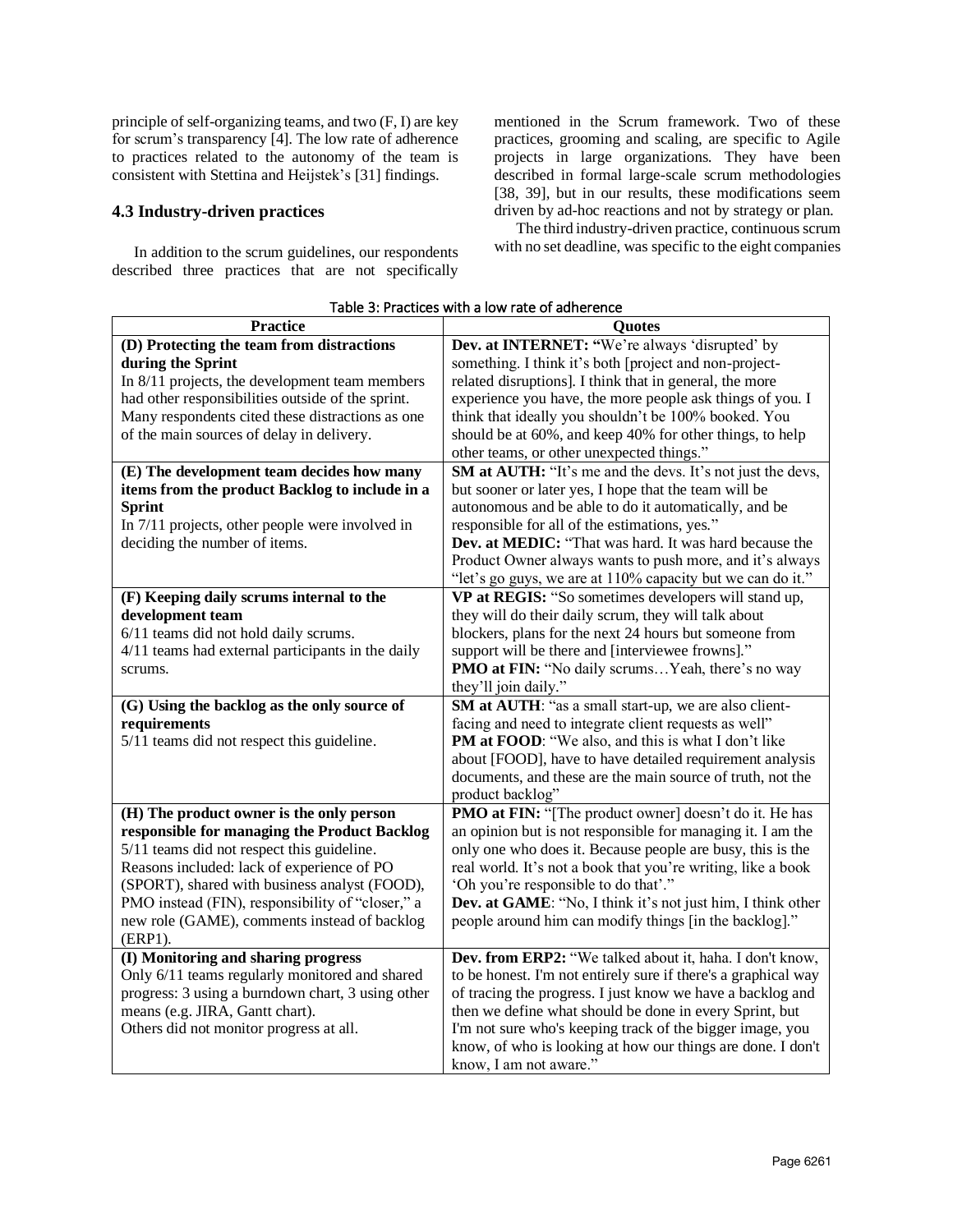in our sample where the product at the heart of the scrum project was part of the company's core business (AUTH, ERP1, ERP2, FIN, GAME, INTERNET, REGIS, STREAM).

#### **4.3.1 Scaled scrum teams**

While the Scrum guide describes Agile-scrum practices within a single team, our research uncovered a different reality. To respect the optimal team size while working on a larger project needing more than 9 developers, 7/11 respondents reported some degree of scaling of scrum teams. For two (SPORT, REGIST), the scaling corresponded to the Nexus structure of nested scrum teams as proposed by Schwaber [39]. Our respondents expressed that maintaining the spirit of Scrum while scaled to a larger project required coordination on the part of all team members.

However, not all teams scaled according to industry recommendations. For MEDIC and INTERNET, scrum teams were simply split when the team became too large, creating multiple teams working in parallel on the same project. A developer from MEDIC expressed that this split limited visibility and created silos: *"the challenge is to not always work in a silo. That's what is hardest. It's hard for the work, but also for the quality of the product. Everyone has their strengths and weaknesses, if you can't see what the others are doing nobody improves. You struggle with things that others could solve easily, and you don't learn from what the others do."* At STREAM, AUTH and GAME, teams were formed based on function, with each team responsible for a specific function of the product (e.g. UX, Back-end), and each functional team conducting its own, independent sprints. Appropriately scaling scrum is a challenge evoked by Hobbs & Petit [23] who indicate that research on this issue is "ongoing but is still incomplete" (p. 16).

### **4.3.2 Grooming and triage**

Formally, the Scrum guide prescribes three main events: Sprint Planning, Sprint Review and Sprint Retrospective. Refinement, while only briefly mentioned in the scrum guide, is described by industry as a critical phase in scaled scrum. According to the LeSS framework, it serves to determine the global sprint backlog and assign tasks [38]. The Refinement phase is the initial step in the Nexus Process Flow [39] and serves to decompose the product backlog and remove or minimize dependencies between teams.

Five respondents (STREAM, AUTH, SPORT, INTER, and MEDIC) described a regular refinement meeting, often referred to as "grooming." However, not

all organizations implemented refinement in the same way. For example, STREAM, MEDIC and SPORT used this phase as recommended, to break down the complexity of requirements to come to facilitate future planning meetings. The product owner at STREAM considers this meeting the most important of all scrum events. The agile coach from SPORT explained that before his arrival, grooming, estimation and planning were all part of the same meeting, which resulted in long planning meetings that were not very effective. He described why he implemented a separate grooming phase: *"it allows the team to work the needs in advance and reduce the set-up time. [Now] the planning ceremony is much shorter and the team has a better understanding of the needs."*

At AUTH, however, the opposite happened. Estimation, which is usually reserved for the sprint planning event, has been included in the grooming phase, with the goal of making dependencies more transparent. For INTERNET, a "triage" meeting occurred bi-weekly that served to discuss items that are not progressing and understand why they have stalled so they can be moved forward. This process did not address the complexity and dependencies of the stories in the backlog, however.

Grooming, as described in the Nexus guide, is the responsibility of scrum team members [39]. However, at MEDIC, grooming was sometimes done by middle management rather than with the development team. One of the consequences of not involving the development team in grooming is that it limits the team's understanding of the big picture. Team involvement – which reflects the agile recommendation of self-organizing teams [31] and the scrum pillar of transparency [4] – was particularly important for large projects with bigger challenges and greater complexity.

#### **4.3.3 Continuous scrum in software companies**

All software-based companies in our sample noted that the project was ongoing, with no specified scope, budget or deadline, similar to the case study described by Agarwal [30]. These companies still reported having time-boxed sprints and their related events. However, because of the lack of formal deadlines, tracking progress – regardless if using a burndown chart or other tool – seemed to become irrelevant. For some, the term "project management" did not apply to their organization's business model. The VP at REGIS shared: *"A project, by definition, has a start date, end date, budget, resources, objective, and a plan. Agility doesn't have a start date, doesn't have allocated resources, and doesn't have an end date, and doesn't have any of this."* The lack of milestones and a clear end-date reportedly created tensions with clients who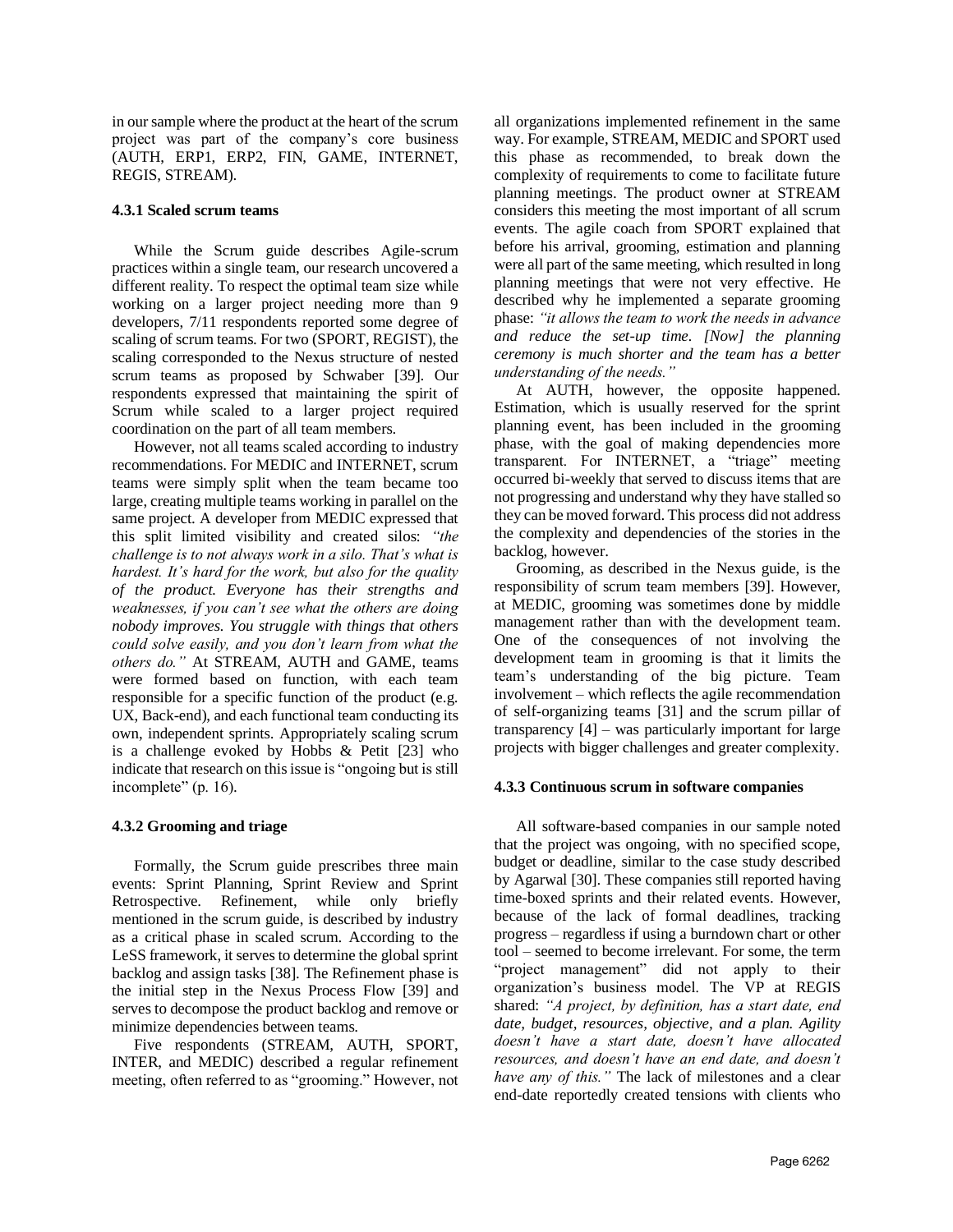were not familiar with the process, whether they were external end-users (REGIS) or internal customers such as the sales department (INTERNET, STREAM). The VP at REGIS shared: "*No! Most customers are not satisfied with the pace at which we are going, and I think it's fair to say that this stems from changing their mind from a project or a more traditional way of doing things towards agility cannot be done overnight without any coaching or extreme curiosity. And a cheer club owner doesn't have the resources, the coach or the interest to go as far as to really understanding agility. So most of them are not happy with this.*"

#### **4.4 Definition of success**

Agile is supposed to increase customer satisfaction. For software development companies, success was primarily defined as client satisfaction with the product. Our respondents reported that customers were satisfied with the product; however, in the case of REGIS, this was despite dissatisfaction with the process, particularly the pace of development. The VP noted: *"So they love our product […] because it does everything for them, and nothing else does it, but they don't like the pace at which we're going."* Software development companies, for whom the product was their core business, did not consider budget or schedule as measures of project level success because these were measured at the enterprise level. These companies instead focused on the quality of the product being developed. This tendency is somewhat paradoxical, in that agile software development is thought to improve control over time and budget [18], not to make them irrelevant.

For organizations working on more defined projects, the dimensions of on-time, on-budget and high-quality were used to measure success. Budget and time were closely related. However, the different dimensions of success carried different weights and interpretations for each organization. Completing the project on time emerged as the most important dimension of success across these projects. The three projects that were considered unsuccessful overall by our respondents (ERP1, GAME, and SPORT) did not meet their target schedule. Quality was defined in different ways. AUTH and SPORT identified bug-free code as a marker of quality. For ERP2 quality was defined as a global characteristic of the project. For REGIS, quality meant conforming to the Definition of Done.

#### **4.5 Links to success**

One of the goals of this research was to determine how deviations from the scrum guidelines impact project success. To this end, the seven guidelines that were identified as having medium rates of adherence were mapped to respondents' evaluation of project management success and customer satisfaction (the two metrics exhibiting the greatest variability) to identify any emerging patterns. These guidelines are indicated in Appendix 1. From this analysis we identified three specific recommended guidelines that appear the most closely related to project management success, and one that seemed associated with customer satisfaction. Not respecting these specific guidelines seemed to impact these elements of success. The guidelines are described below.

First, our analysis suggests there may be a positive relationship between the development team's control over how many items from the backlog assigned to a Sprint and project quality. More specifically, it suggests that meeting the target quality of the project may be affected by the team's power to independently plan each sprint. The Scrum guide recommends that development teams autonomously decide the work estimates for the sprint. However, sometimes authoritative Product Owners/Project Managers/Scrum Masters, and hierarchical work practices, interfere with this autonomy. This lack of control can result in reduced commitment from the team and inaccurate estimates which may translate into poor performance and a defective schedule [5]. Four of our respondents reported that the development team did not have complete control over the backlog. For three of these projects, the respondents also mentioned issues relating to quality. The fourth respondent, a developer at MEDIC, described the impact that a lack of control could have on the quality of the project. He touched on the tension between his development team and his Product Owner over the number of elements to include in a Sprint. He explained that the Product Owner represents the customer/client side in the project and pushes for features to be developed faster. While this could motivate the team to be more effective and productive, it can also contribute to technical debt and employee stress, which in turns impacts the quality of the increment. The developer explained that while the pressure from the Product Owner helped them finish the essential parts that made up an increment, a lot of work surrounding that increment such as specifications adjustment and testing was not done appropriately resulting in a build-up of technical debt. Similarly, Codabux and Williams suggested there were negative impacts on project outcomes when technical debt was improperly managed [40].

Second, a positive relationship between the Product Owner's sole responsibility for the Product Backlog seemed to relate to project management success. While the Scrum Guide allows for input from the entire Scrum team about the Product Backlog's items, it does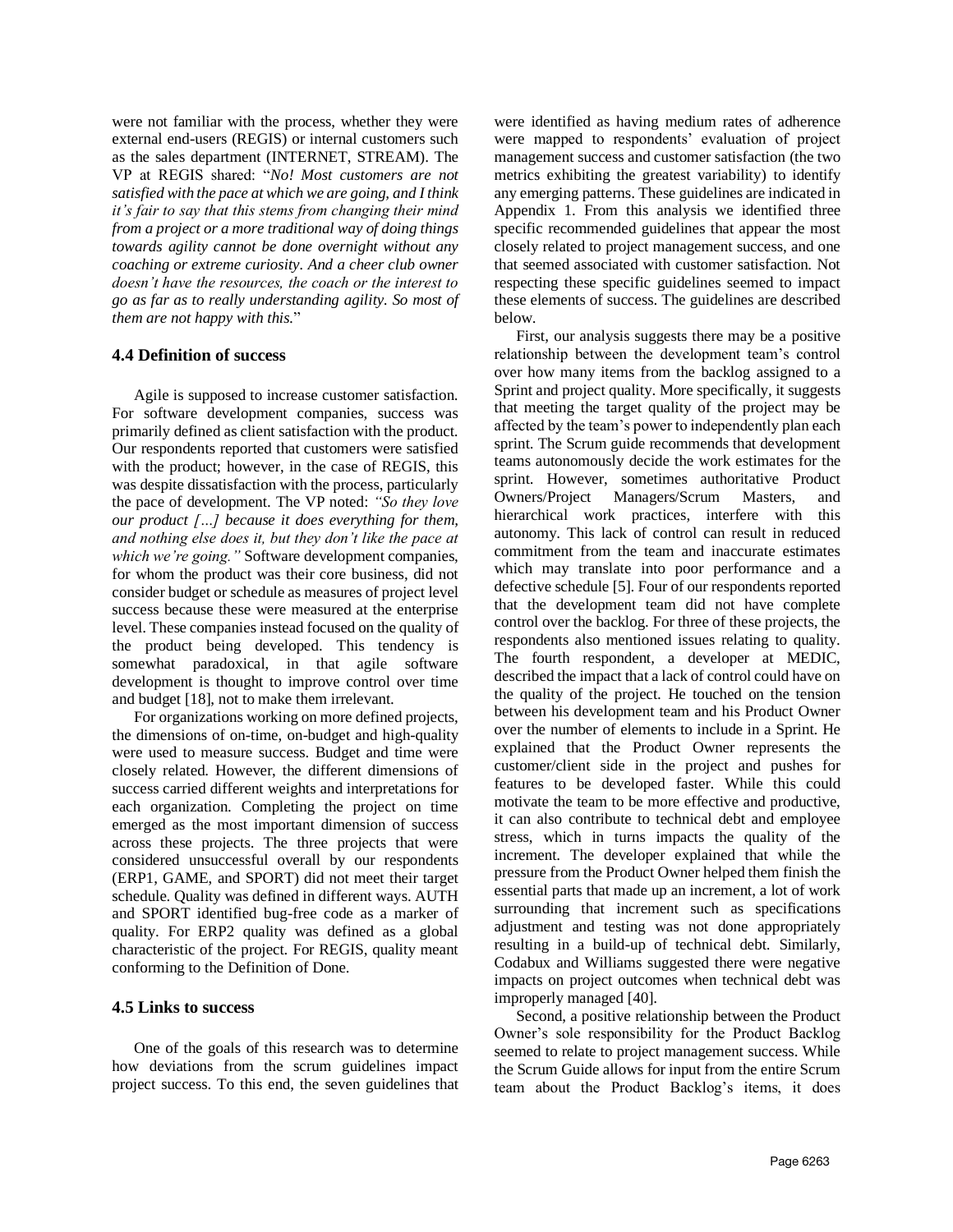emphasize the responsibility of the product owner for the Product Backlog [4]. The interviews revealed that the Product Owners on only six projects took on full responsibility for the product backlog. Projects where the product owner was the only one responsible for the product backlog usually succeeded in meeting their scope, budget and schedule targets. When product owners were not solely responsible, the project often did not meet its targets. For example, the Agile coach from SPORT noted that because the Product Owner was a novice, other team members helped out. This impacted the organization of the backlog and ultimately the work on the project: *"There was a bit of everything. People who verbally said "hey, we can do this, we can do that" which is logical, and can even be a good thing…but the problem is that it was not organized, which meant that in the end we had a backlog that was all over the place, because the product owner did not do his job of filtering, homogenizing everything."* This disorganization caused delays, over-spending and quality issues with the project: *"The team removed things [items from the backlog] because they lacked maturity, because they lacked knowledge, and by removing these things, it prevented the team from […] targeting quality, it prevented the team from working at a sustainable pace, it prevented lots of things."* As the Agile coach explained, he was hired to correct these issues and ensure success of future projects. When the product owner cannot properly organize and plan the backlog, the team may not know which items the client has prioritized. This can create complications in late stages of the project, which may explain the pattern observed [5].

Third, we noted a positive relationship between conducting retrospective meetings with the objective of inspection and improvement, and both project management and customer success. The goal of sprint retrospectives, unlike sprint reviews, is to improve how the team functions [4]. Only 6 of the 11 respondents confirmed having a sprint retrospective meeting that serves to inspect the team and addresses work process improvement. The product owner at STREAM explained that *"the key to the retro[spective] is really that [problems] are solved, because otherwise, there's no point in having a retro[spective]."* Two projects (FOOD and SPORT) did hold retrospective meetings, but these were treated as an opportunity to air grievances and were not focused on improving work processes. ERP1 did not conduct retrospectives because they were seen as a waste of time by senior management. Skipping retrospectives or holding ones that are not centered on improvement may result in higher levels of frustration within the team. Moreover, it may also hinder the team's ability to communicate, reflect, and progress in their work. This can lead to team stagnation and lost

efficiency and productivity, which may explain the pattern identified [5]. This is demonstrated in the reflection of the Agile coach from SPORT: *"To me, what explained why the team didn't move forward is because they didn't inspect what it was doing. They didn't reflect on what they did, and they didn't improve [….] Communication, reflection and improvement were not done. They just delivered and it wasn't even going well […] and it's the retrospectives that let you work on those three [things]."* Sprint retrospectives provide an opportunity for organizational learning, defined as "an aggregation of local action and reflection cycles" [41] (p. 129). Research has found that when these cycles break down in production teams, the product could suffer from "inadequate quality and cost improvement, potentially harming customer satisfaction (p. 143)." Thus, explaining the possible link between project retrospectives and project success.

# **5. Discussion**

Consistent with [5], none of the organizations in our sample follow all the guidelines of Scrum all the time. Three of the practices that are not consistently followed are related to team organization (letting the development team decide how many items from the product Backlog to include in a Sprint; Protecting the team from distractions during the Sprint; Keeping Daily scrums internal to the development team). This result is consistent with [18] who stated that maintaining autonomous, self-organizing teams is the most challenging aspect of scrum to achieve, and with [31] who noted that team autonomy was the least respected aspect of scrum. The one team-related practice that was consistently followed was being open about their work and problems, however, as was noted above in Section 4.5, sometimes this was interpreted as an invitation to air grievances, rather than as an opportunity to improve.

Agile scrum is built on empiricism, a theory which emphasizes the importance of experience, and of making decisions based on what is known [26]. Scrum stands on three pillars that reflect empiricism: transparency, inspection and adaptation. From our research, however, not all modifications made to the scrum process reflect these pillars. First, ad-hoc scaling of scrum teams, or creating teams based on product function, can limit the visibility of certain aspects of the project to members of the development teams, going against the pillar of transparency of the entire process for any who are responsible for the outcome, including the development team members. Second, not involving external stakeholders in reviews limits the possibility for inspection and subsequent adaptation of the product, and as such contradicts these pillars. Third,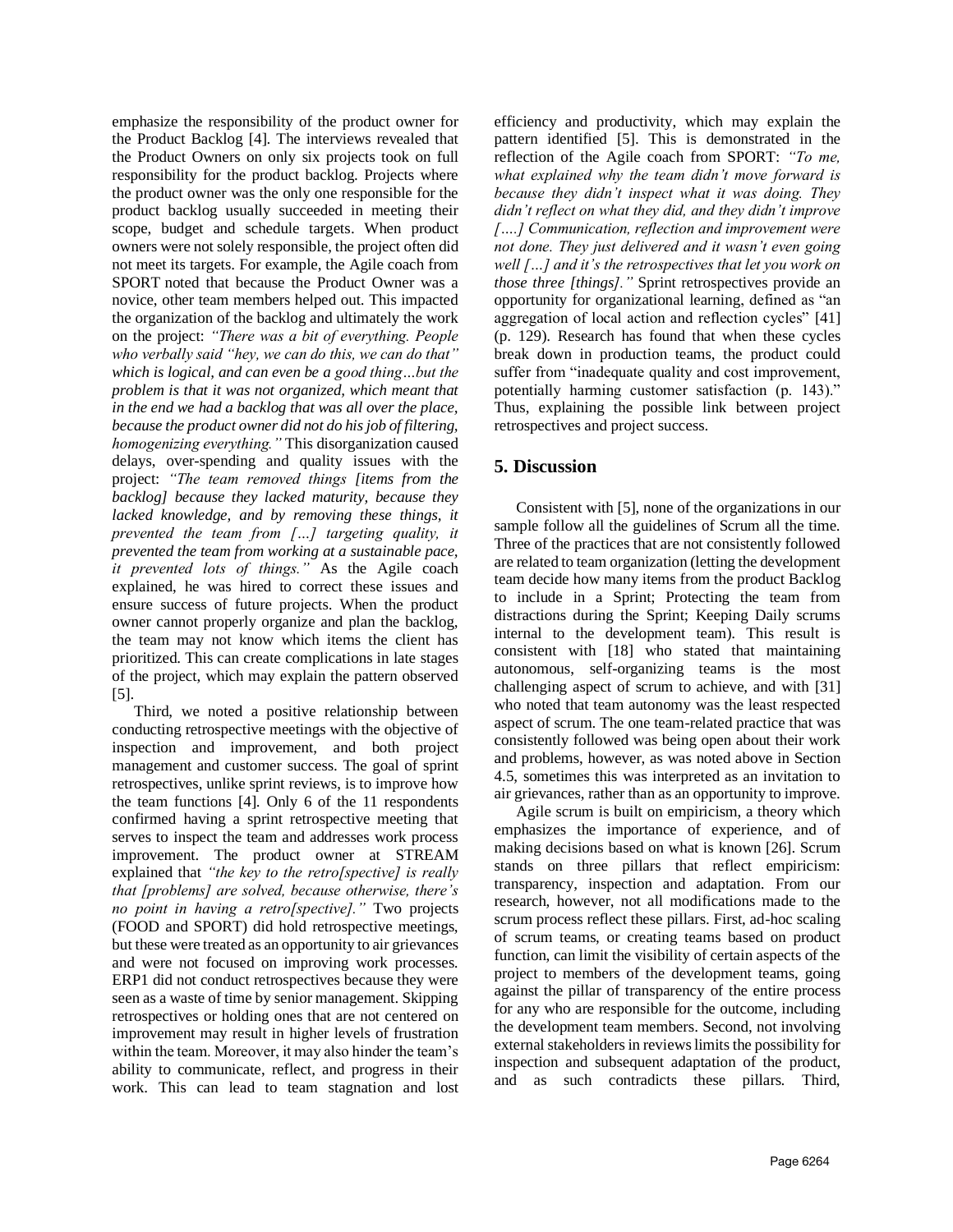retrospectives focused on process improvement serve to inspect and adapt the team's work; by not focusing retrospectives on improvement, these pillars are again contradicted and can impact project outcomes.

Consistent with previous research [23], our results demonstrated that scrum is being scaled in response to industry needs. However, rather than strategically implemented, in our sample this appears ad-hoc and unplanned, sometimes hindering visibility and collaboration between teams working on the same project, contradicting the pillars and the values of Scrum.

This research unveiled that it takes more than simply adopting the prescribed scrum guidelines to benefit from the added value for which the scrum framework was initially developed. Ensuring that a project has all the roles, practices, and artifacts of a scrum framework does not guarantee optimal adoption or the benefits it claims to bring. Rather, it is knowledge and understanding of the objectives and principles behind framework components that contribute to achieving agility in software development. For example, the inconsistent interpretation and application of grooming, a relatively new addition to the scrum framework, provides further evidence for the claim that scrum, while easy to learn, is difficult to master. Teams that frequently respected the pillars and values of scrum, even when modifications were made, appeared to achieve better outcomes. The results of this research therefore invite practitioners to reflect on how to best educate their teams on what the roles, practices, and artifacts mean and how they contribute to having the most advantageous development environment.

### **6. Conclusion**

While this study presents important findings, it does have some limitations. First, only one person was interviewed per organization, and the role of the person interviewed was not the same for each organization. It is possible that responses were biased by incomplete knowledge of the project and organizational practices, or by their perspective based on their role within the project. Despite this, as scrum favors transparent communication and close collaboration, we feel that respondents, regardless of their role, were able to comment satisfactorily on the project. A second limitation is the sample size. However, the goal of the qualitative approach used was to uncover practices and identify potential patterns, not demonstrate statistical significance and we feel our sample was large and diverse enough to identify emerging patterns. We plan to conduct additional interviews to collect additional data in the future. A third potential limitation is that the

conclusions are solely based on interview responses. Further work on this project will include re-engaging with the participants, and collecting artifacts and documentation to further support the findings.

Despite the limitations, this research has important implications both for future research and for practice. For research, this project uncovered some important insights into how agile-scrum practices diverge from formal guidelines. While it has been long understood that Scrum is often adapted by industry, this project provides a list of specific areas where adherence to the guidelines is not uniform, providing a framework for future research in this area. Second, the understanding and implication of industry-driven practices such as scaling scrum and formalizing grooming appears inconsistent. Further research could measure the impact of a strategic vs. ad-hoc use of these practices.

Of interest to practitioners, we have identified three practices that, when applied, seem to be related to project success. This would suggest that these are some of the most important practices in scrum to which to adhere. Second, while the scrum framework has been adapted to large and very large projects, many of the organizations we interviewed have not adopted a formal scaled scrum approach, but instead have used an ad-hoc approach to expanding scrum. One of the dangers of this ad-hoc approach is that it can result in creating silos and limiting visibility between sub-teams, potentially impacting project success. Practitioners should take note that if scrum is easy to learn but difficult to master, scaled scrum is even more difficult to master, and conducting it improperly could have consequences for project success.

# **7. References**

- 1. Beck, K., et al., *Manifesto for agile software development.* 2001.
- 2. Leau, Y.B., et al. *Software development life cycle AGILE vs traditional approaches*. in *International Conference on Information and Network Technology*. 2012.
- 3. VersionOne. *13th Annual State of Agile Survey*. 2018; Available from: https://www.stateofagile.com/#ufh-i-521251909-13th-annual-state-of-agile-report/473508.
- 4. Schwaber, K. and J. Sutherland, *The scrum guide-the definitive guide to scrum: The rules of the game*. 2017.
- 5. Eloranta, V.-P., K. Koskimies, and T. Mikkonen, *Exploring ScrumBut—An empirical study of Scrum antipatterns.* Information and Software Technology, 2016. **74**: p. 194-203.
- 6. Ika, L.A., *Project Success as a Topic in Project Management Journals.* Project Management Journal, 2009. **40**(4): p. 6-19.
- 7. Atkinson, R., *Project management: cost, time and quality, two best guesses and a phenomenon, its time to accept other success criteria.* International journal of project management, 1999. **17**(6): p. 337-342.